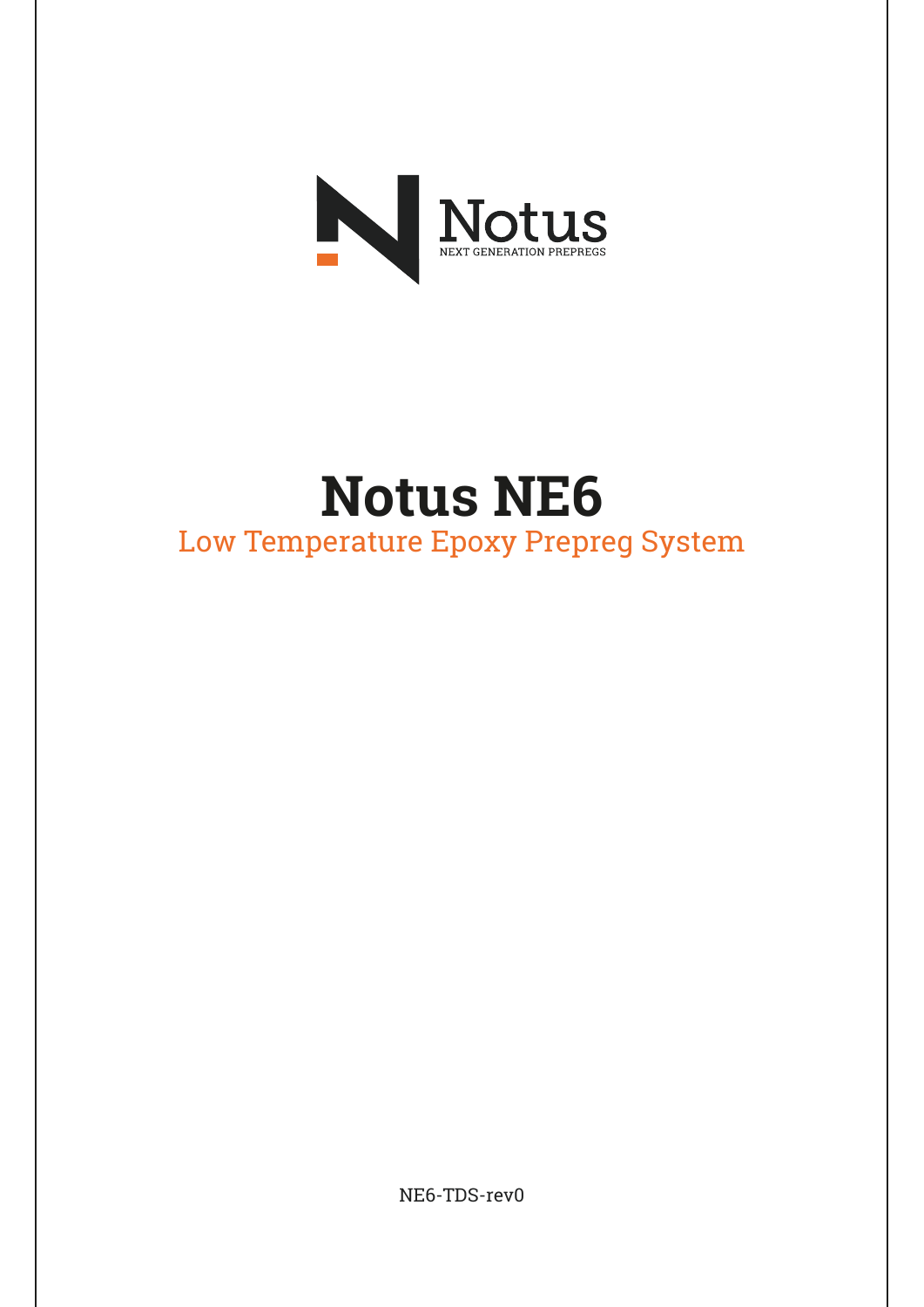## **DESCRIPTION**

**Notus NE6** is a high-performance epoxy prepreg system that can be cured at temperatures as low as 80°C.

NE6 has been formulated for applications requiring a low temperature cure and a final Tg in the range of 80-120°C. Alternatively, the system can be cured at higher temperatures such as 120°C to reduce production cycle times. It is easy to handle and laminate with and is suitable for both vacuum bag and autoclave curing. Notus NE6 has a very long out life at room temperature (60 days at 21-23°C) and can be kept frozen for up to 18 months at -18°C.

The high flow NE6 resin matrix produces even and consistent wet out in the laminate, even when using the heaviest reinforcement fabrics. Outstanding consolidation can be achieved in extremely thick laminates using only vacuum bag pressure.

Notus NE6 is available in all prepreg and N1-Preg formats with unidirectional, multiaxial and woven reinforcements, it can also be supplied as a resin film.

# **FEATURES AND BENEFITS**

- Low cure temperature.
- High flow resin matrix.
- Suitable for vacuum and autoclave curing (up to 3.5 bar pressure).
- Low exotherm risk, even for thick laminates.
- Long out-life & shelf-life.

## **APPLICATIONS**

The NE6 prepreg system is extremely versatile, lending itself to the production of marine craft and components, sporting equipment and other structural applications where only low Tg tooling is available. NE6 cure temperatures make this system a viable replacement for infusion where components typically require a post cure to 80˚C after infusion.

## **CURE SCHEDULE**

Minimum cure requirements

| <b>Property</b>                            | Result | Test Method |
|--------------------------------------------|--------|-------------|
| Minimum cure temperature (°C)              | 80     | <b>DSC</b>  |
| Cure time (hours: mins) at min temperature | 12:00  | <b>DSC</b>  |
| Glass transition temp, Tg (°C)             | 102    | <b>DSC</b>  |

**2**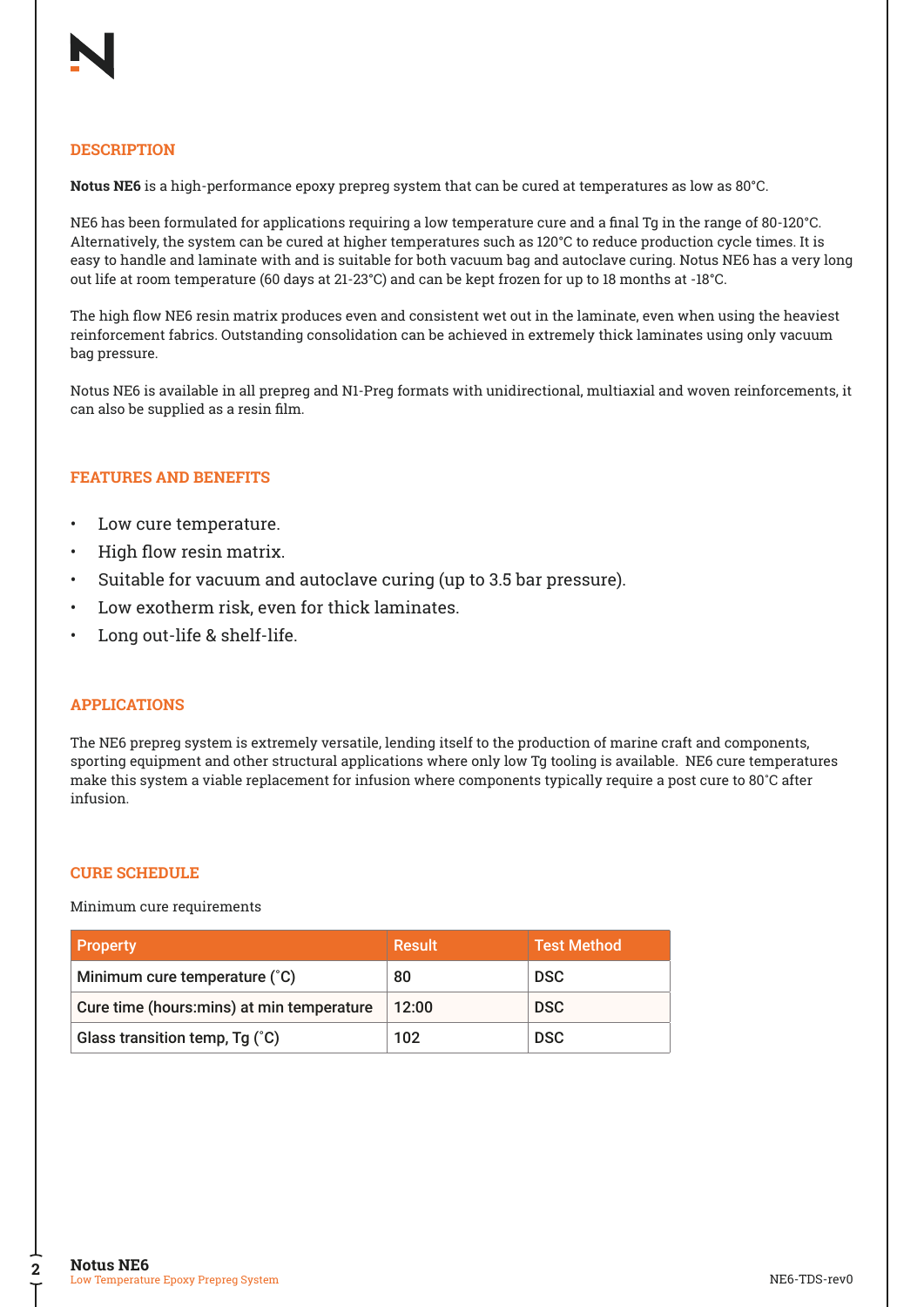# **RHEOLOGY**





# Typical vacuum curing schedule for NE6 prepreg system



## Alternative cure cycles

| Laminate Temp. (°C) | <b>Dwell Time (Hours)</b> | Tg by DSC (°C) | <b>Test Method</b> |
|---------------------|---------------------------|----------------|--------------------|
| 80                  | 12                        | 102.5          | <b>DSC</b>         |
| 80                  | 5                         | 80             | <b>DSC</b>         |
| 85                  | 10                        | 100.1          | <b>DSC</b>         |
| 85                  | 4                         | 87.2           | <b>DSC</b>         |
| 90                  | 6                         | 105            | <b>DSC</b>         |
| 100                 | 3                         | 115            | <b>DSC</b>         |
| 120                 | 0.75                      | 98             | <b>DSC</b>         |

T

Time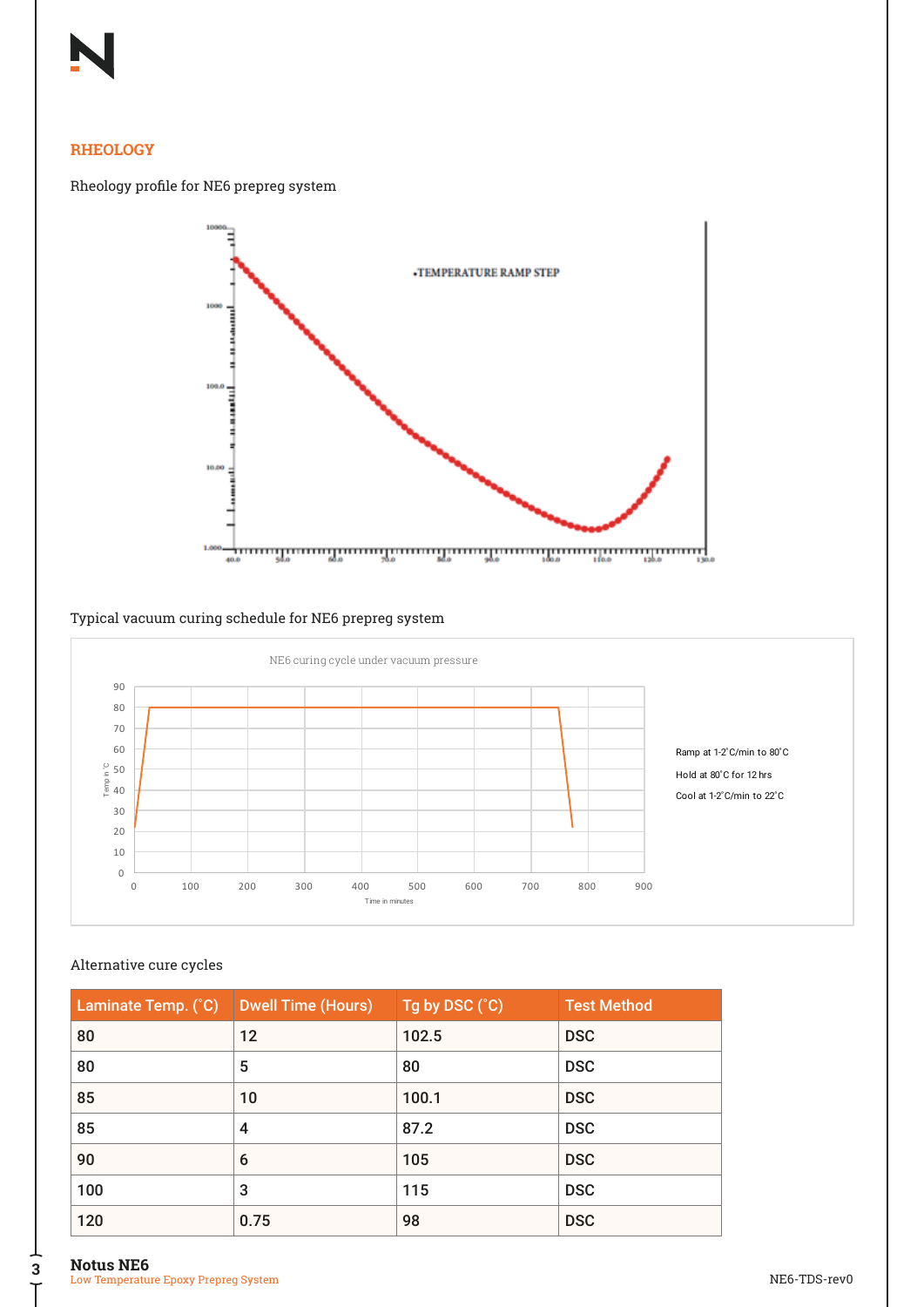

# **CURED MATRIX PROPERTIES**

(12hrs at 80˚C)

| <b>Property</b>                   | <b>Result</b>   | <b>Test Method</b>      |
|-----------------------------------|-----------------|-------------------------|
| <b>Tensile Strength (MPa)</b>     | $80 \pm 2$      | <b>ISO R527</b>         |
| <b>Tensile Modulus (GPa)</b>      | $3.1 \pm 0.1$   | <b>ISO R527</b>         |
| Strain (%)                        | $3.57 \pm 0.12$ | <b>ISO R527</b>         |
| Flexural strength (MPa)           | $125 \pm 5$     | <b>ISO R178</b>         |
| Flexural modulus (GPa)            | $3 \pm 0.1$     | <b>ISO R178</b>         |
| <b>Compression strength (MPa)</b> | $107 \pm 2$     | <b>ASTM D695</b>        |
| <b>Compression modulus (GPa)</b>  | $3.1 \pm 0.1$   | <b>ASTM D695</b>        |
| Fracture toughness K1C (MPa√m)    | $0.82 \pm 0.05$ | <b>ISO 13586</b>        |
| Fracture energy G1C (J/m2)        | $240 \pm 25$    | <b>ISO 13586</b>        |
| Density (g/cm3)                   | $\approx$ 1.162 |                         |
| Glass Transition Temperature (°C) | 102             | $DSC - 10^{\circ}C/min$ |

## **LAMINATE PROPERTIES**

(12hrs at 80˚C – Various E-glass Reinforcements)

| <b>Property</b>                          | <b>UD-1200</b> | <b>UD-1600</b> | <b>Biax-600</b><br>$(\pm 45^\circ)$ | <b>Biax-600</b><br>(0/90) | Triax-900<br>$(0, \pm 45^{\circ})$ | <b>Test Method</b>              |
|------------------------------------------|----------------|----------------|-------------------------------------|---------------------------|------------------------------------|---------------------------------|
| Reinforcement weight (gsm)               | 1200           | 1600           | 600                                 | 600                       | 900                                |                                 |
| Resin content by weight (%)              | 32             | 32             | 35                                  | 35                        | 38                                 |                                 |
| Number of plies in test laminate         | $\overline{2}$ | $\overline{2}$ | 4                                   | 4                         | $\overline{4}$                     |                                 |
| Test laminate thickness (mm)             | 1.76           | 2.4            | 1.76                                | 1.76                      | $\overline{2}$                     |                                 |
| Test laminate fibre volume thickness (%) | 53             | 53             | 53                                  | 53                        | 53                                 |                                 |
| Tensile strength (MPa)                   | 1166           | 1170           | 565.22                              | 151.2                     | 690.5                              | ISO 527-4 & 5                   |
| Tensile modulus (GPa)                    | 46.8           | 47.1           | 27.0                                | 13.9                      | 28.6                               | ISO 527-4 & 5                   |
| Flexural strength (MPa)                  | 1220           | 1270           | 600                                 | 200                       | 750                                |                                 |
| Flexural modulus (GPa)                   | 48             | 47.5           | 28                                  | 14                        | 29                                 |                                 |
| Strain to failure (%)                    |                |                |                                     |                           | 2.287                              | ISO 527-4 & 5                   |
| Interlaminar shear strength (MPa)        | 62             | 60             | 42                                  | 40                        | 45                                 | <b>ASTM D-2344/ISO</b><br>14130 |

**4**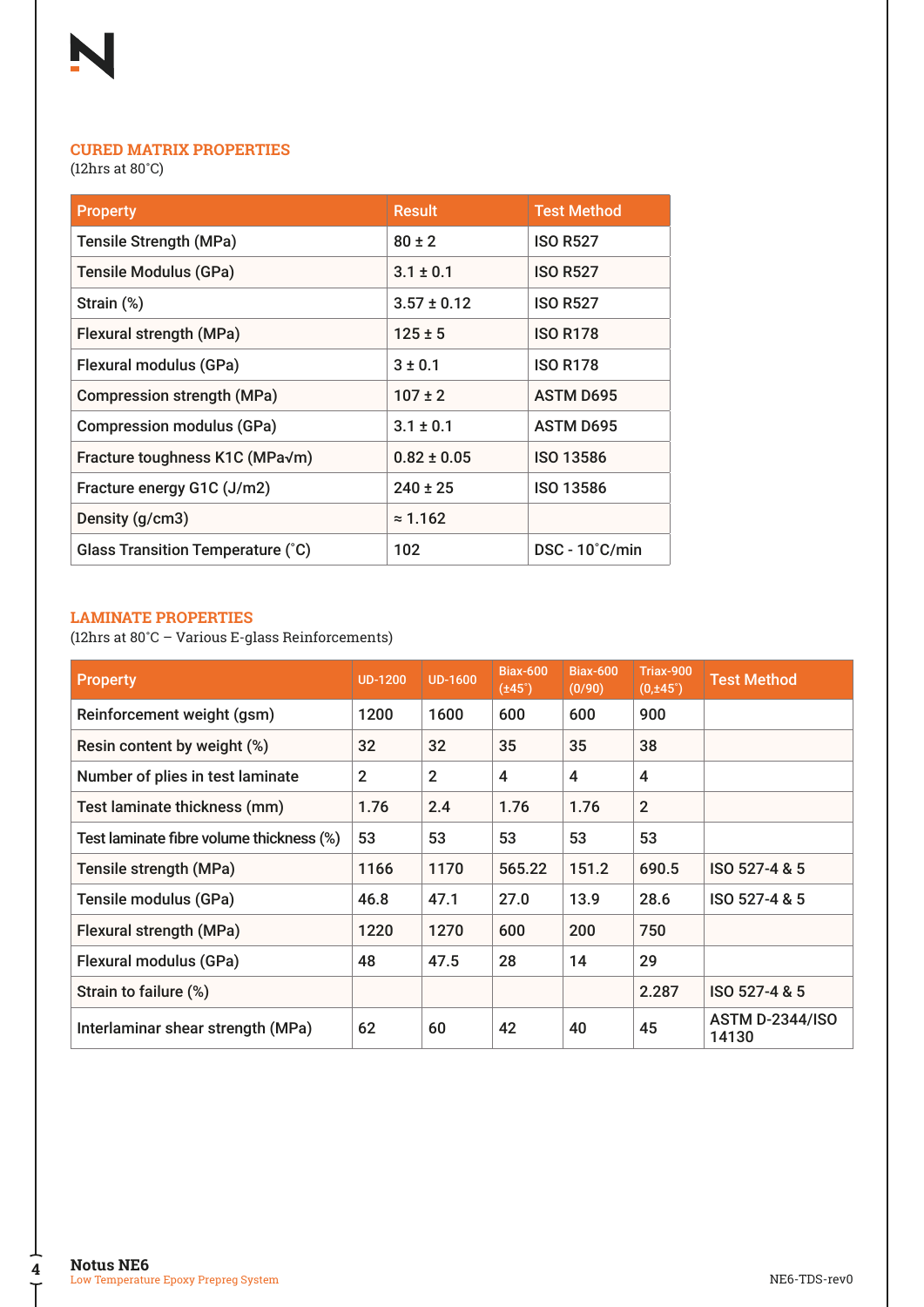

# **PROCESSING METHOD**

- Take the prepreg roll out of sealed plastic bags.
- Cut the prepreg to the desired size on a cutting table.
- Pull off the protective polyethylene film and lay the prepreg onto the mould. If multiple layers are required, pull off protective film and lay prepreg layers one on top of each other. Make sure that a roller is applied to each layer to avoid any wrinkling or air voids between layers.
- When the desired thickness or lay-up is completed, make the vacuum bag on the mould to cover the entire laminate and apply vacuum.
- Apply full vacuum (approx. 760mm Hg) for 10 minutes before starting the heated cure cycle
- When all air is removed, place the mould in the oven or turn on heat source.
- Complete the cure cycle (as per the defined cure cycle chart).
- After completing the cure cycle, turn off the heat source whilst maintaining vacuum pump pressure.
- Turn off the vacuum pump only when part temperature has dropped to 60°C or below.
- After turning of the vacuum pump, the part can be removed from the mould.

## **Typical Vacuum Bagging Arrangement**



**5**